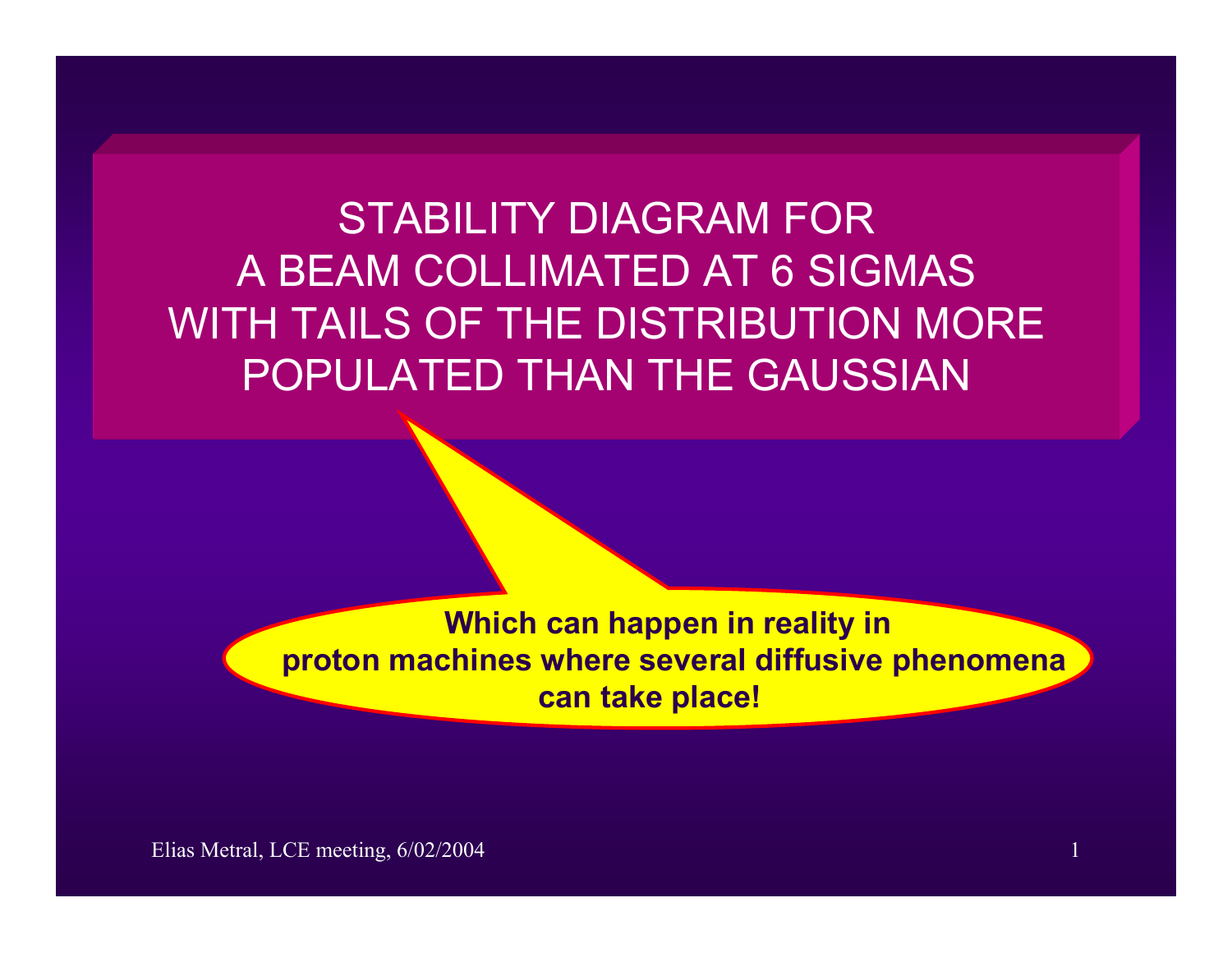### **Transverse beam profiles**



Elias Metral, LCE meeting, 6/02/2004 2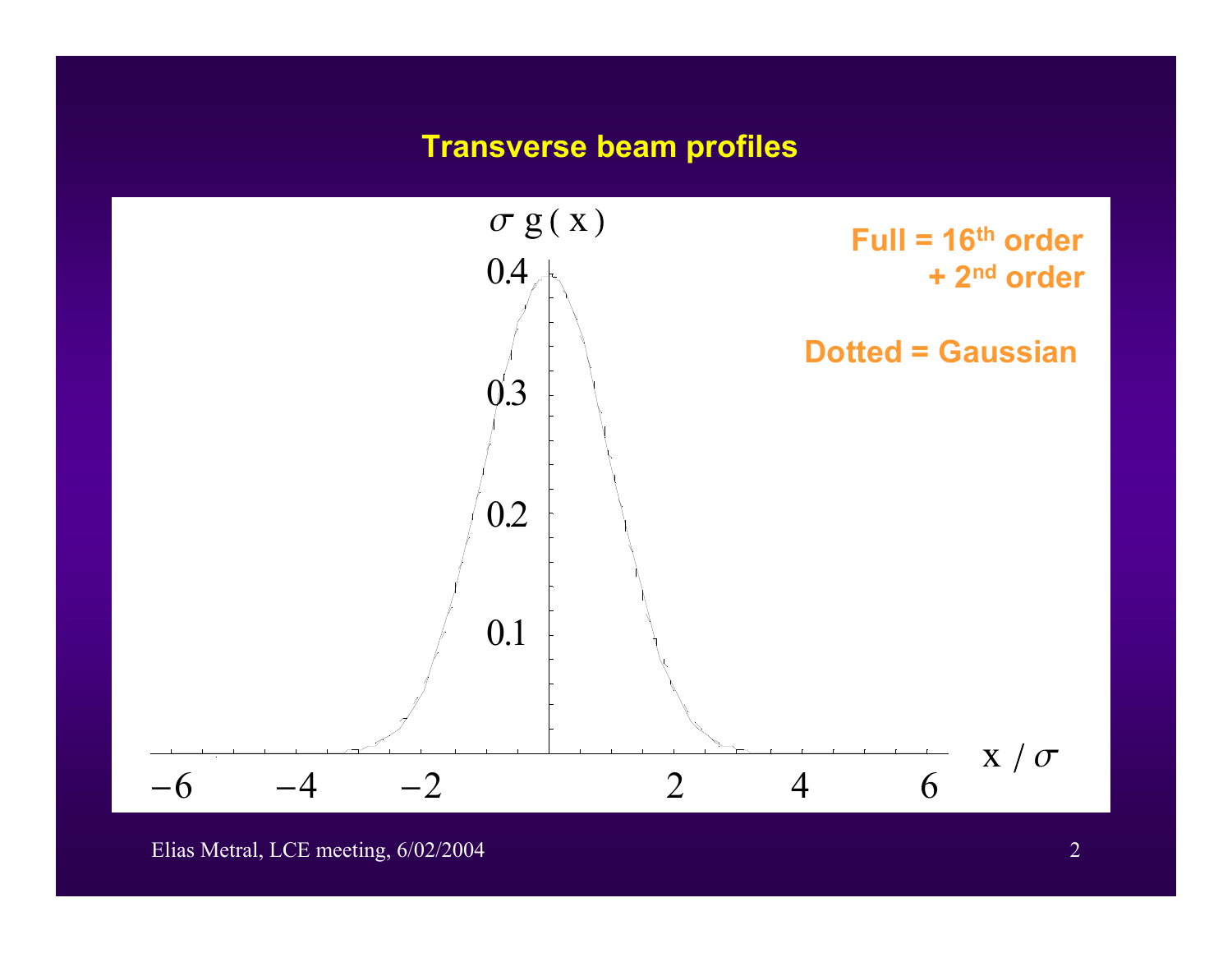# **Zoom of the tails of the transverse beam profiles (1/2)**



#### Elias Metral, LCE meeting, 6/02/2004 3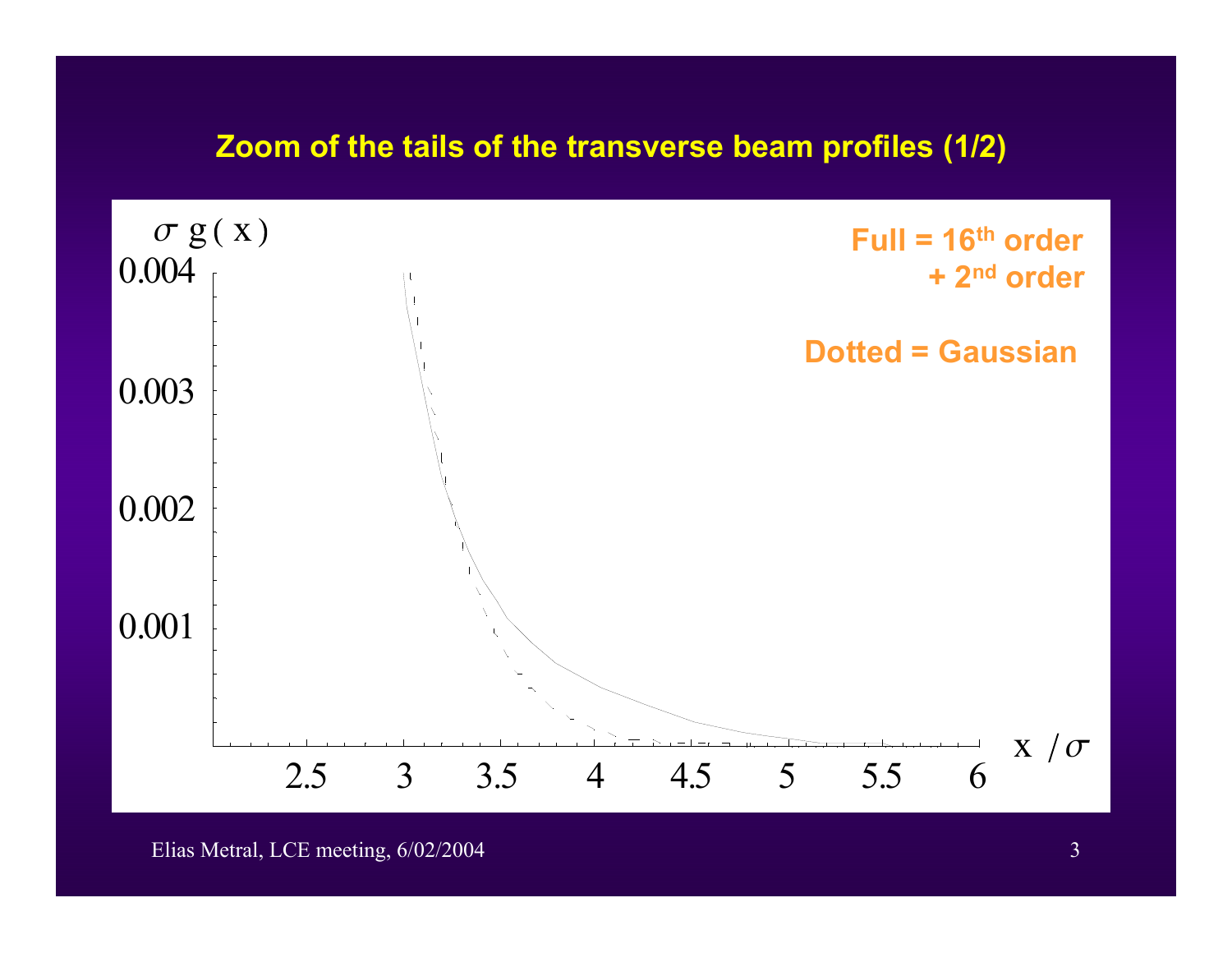## **Zoom of the tails of the transverse beam profiles (2/2)**



#### Elias Metral, LCE meeting, 6/02/2004 4 and the contract of the contract of the contract of the contract of the contract of the contract of the contract of the contract of the contract of the contract of the contract of the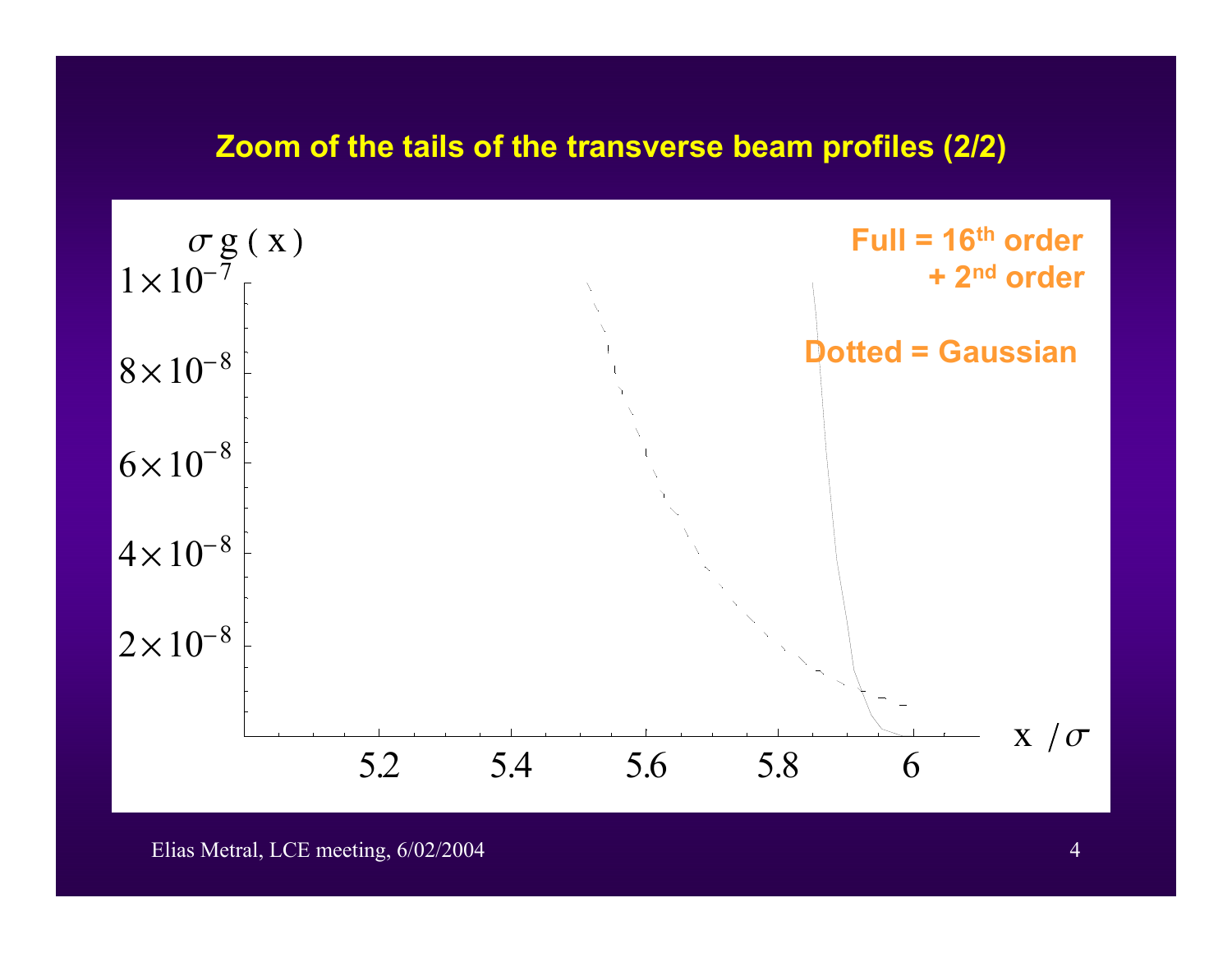# **Stability diagram (maximum octupoles) for the LHC at top energy (1/2)**



Elias Metral, LCE meeting, 6/02/2004 5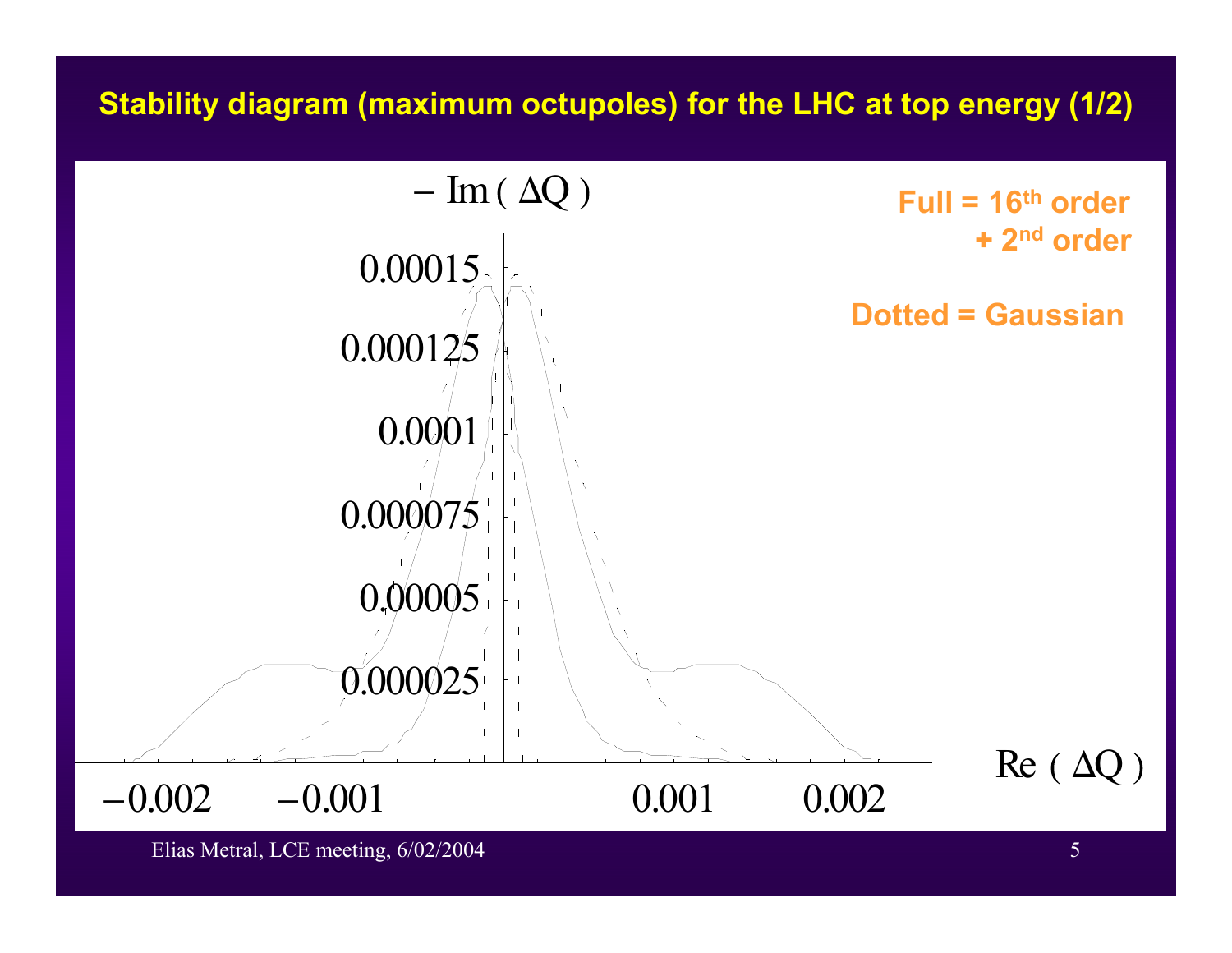# **Stability diagram (maximum octupoles) for the LHC at top energy (2/2)**



Elias Metral, LCE meeting, 6/02/2004 6